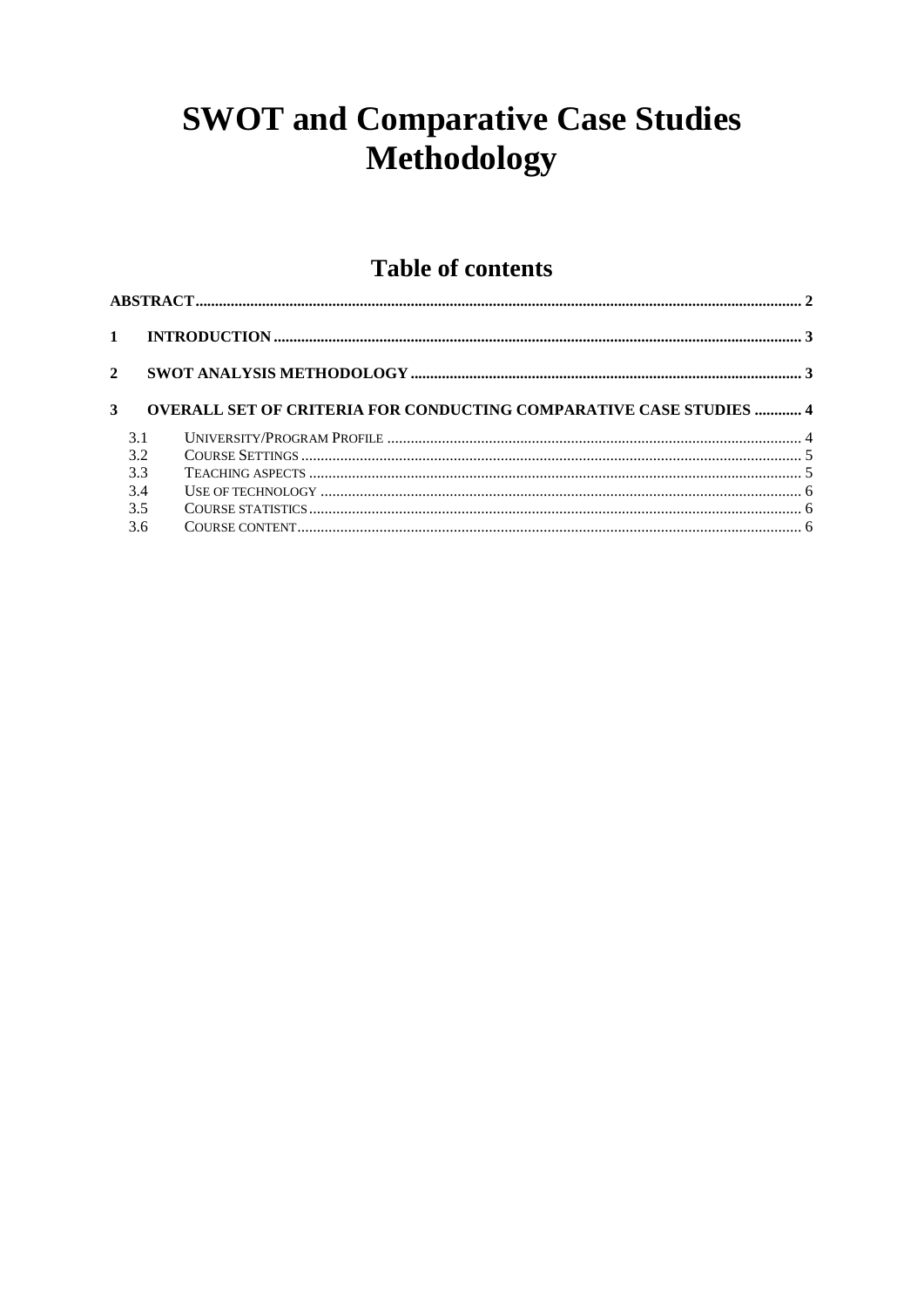## **Abstract**

This document outlines the methodology for conducting SWOT analysis of national Environment Protection education segments and the comparative analysis of courses taught (to be modernized/developed) in partner universities (the EU, Armenia, Georgia) to the students of Environment Protection programmes.

The SWOT Analysis will be resulting from the expert desk study conducted on the basis of collecting regulatory materials and expert opinions

Comparative Course Study identifies a range of factors, based on which the courses will be compared and provides recommendations on performing the comparison. The most important part of the comparison is finding the correspondence between the actual content taught in counterpart courses of the two target universities. In order to perform this comparison in a meaningful way, the project needed a certain instrument enabling consistent characterisation of the content of the compared courses in terms of the subject-specific knowledge involved.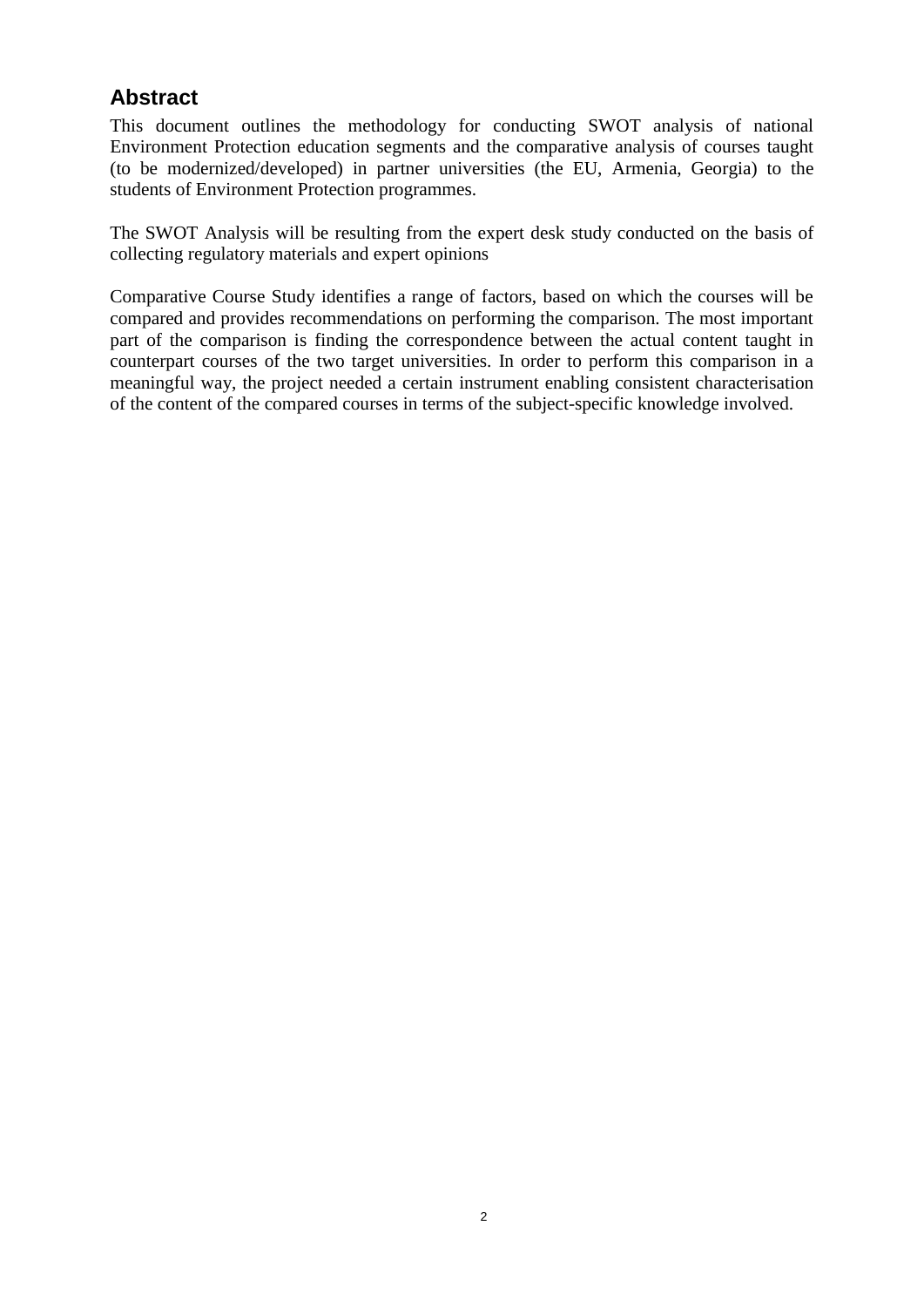### **1 Introduction**

The main goal of WP1 of the project is to shape a better structured understanding of the local conditions and requirements for Environment Protection (EP) postgraduate education (by applying the SWOT analysis). On this basis the project will conduct a range of comparative case studies that will allow the consortium to understand the set and the magnitude of differences and commonalities between the ways the target set of courses is taught to the EP students in Armenia/Georgia and in EU. Equipped with this knowledge the consortium will be able to produce recommendations for modernisation of existing (creation of new) courses during WP2 of the project.

## **2 SWOT Analysis methodology**

**SWOT analysis** (or **SWOT matrix**) is a strategic planning technique used to help a person or organization identify strengths, weaknesses, opportunities, and threats related to activities planning. It is intended to specify the objectives of the planned undertaking and identify the internal and external factors that are favorable and unfavorable to achieving those objectives. Users of a SWOT analysis often ask and answer questions to generate meaningful information for each category to make the tool useful and identify their competitive advantage. SWOT has been described as the tried-and-true tool of strategic analysis.

Strengths and weakness are frequently internally-related, while opportunities and threats commonly focus on the external environment. The name is an acronym for the four parameters the technique examines:

- *Strengths*: characteristics of the organization/system/project that give it an advantage over others.
- *Weaknesses*: characteristics of the organization/system/project that place it at a disadvantage relative to others.
- *Opportunities*: elements in the environment that the organization/system/project could exploit to its advantage.
- *Threats*: elements in the environment that could cause trouble for the organization/system/project

The use of the SWOT analysis outcomes:

| $\ddot{\textbf{r}}$ | <b>SWOT ANALYSIS</b>   |                        |
|---------------------|------------------------|------------------------|
|                     | <b>Strengths</b>       | Weaknesses             |
|                     | 1.                     | 1.                     |
|                     | 2.                     | 2.                     |
|                     | 3.                     | 3.                     |
|                     | 4.                     | 4.                     |
| Opportunities       | Opportunity-Strength   | Opportunity-           |
| 1.                  | strategies             | Weakness strategies    |
| 2.                  | Use strengths to take  | Overcome weaknesses by |
| 3.                  | advantage of           | taking advantage of    |
| 4.                  | opportunities          | opportunities          |
|                     |                        | 1.                     |
|                     | 2.                     | 2.                     |
| <b>Threats</b>      | Threat-Strength        | <b>Threat-Weakness</b> |
| 1.                  | strategies             | <b>Strategies</b>      |
| 2.                  | Use strengths to avoid | Minimize weaknesses    |
| 3.                  | threats                | and avoid threats      |
| 4.                  | 1.                     | 1.                     |
|                     | 2.                     | 2.                     |
|                     |                        |                        |

Suggestion: we do separate SWOTs for Armenia and Georgia.

For the practical application in MENVIPRO we suggest the following factors to be analyzed: **External factors:**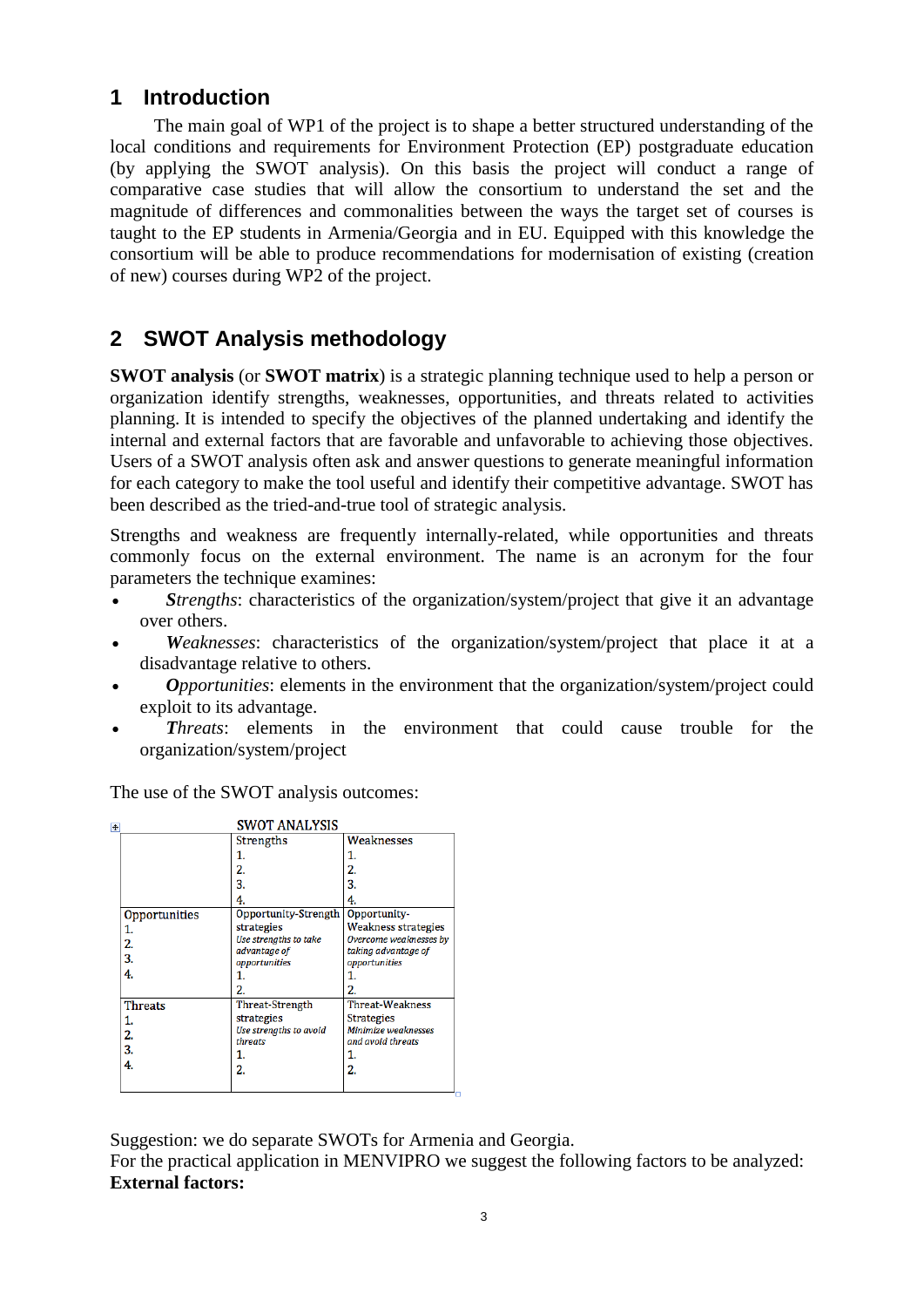- **General political and socio-economic climate** in the target countries for modernization of postgraduate studies in the field of EP on the basis of the Bologna declaration. Please provide also facts & figures, e.g. information on financing of HEIs, trends and Please write ½ page on it and extract threats/opportunities
- **Regulatory frameworks** (national laws, standards, institutional regulations, etc.), their relation to the Bologna principles. How accreditation of educational programmes is regulated. Please write ½ page on it and extract threats/opportunities
- **Demand for specialists in EP with postgraduate degrees**. If possible potential employment opportunities, employability statistics in the past, trends in the future, motivation/demotivation factors for the choice of the EP programme. If possible – with references. Please write  $\frac{1}{2}$  page on it and extract threats/opportunities.

#### **Internal factors:**

- **Existing baseline.** Available EP programmes/courses per partner University, short characteristics, experiences. Extract strengths/weaknesses
- **Availability of resources** in Universities for the reforms. Human resources (teaching and technical personnel, students per teacher, please provide age/gender/qualification/etc. statistics), material resources (rooms, laboratories, equipment, etc.). Extract strengths/weaknesses.
- **Sources of expertise.** Potential cooperation partners and opportunities inside the country and internationally. Extract strengths/weaknesses.

The information collection and text writing shall be done by the experts in Armenia and Georgia. The EU colleagues can advise/support/edit/etc. The collected information and the SWOT table to be included into D1.1.

## **3 Overall Set of Criteria for Conducting Comparative Case Studies**

The information for Comparative analysis shall be collected during the visits for the EU partner Universities. Then, for each course which we plan to modernize/develop we need to present the data in the way suitable for the analysis (e.g. two columns: on one side – European example, on the other side – existing course in Armenia/Georgia or new course to be developed). After that, for each course  $-3-4$  bullets of recommendations using the comparison results. This goes to D1.2.

#### *3.1 University/Program Profile*

When comparing courses, it is not enough to choose courses with similar titles. The goals and the purpose of the courses should align and the focus of the courses and their roles within the overall curricula should be comparable. Even the character of the university where a course is offered can make a difference. A classic university and a university of applied sciences can have very different perspectives on what should be the key topics within a course with the same name. In a large university a professor can have much richer set of resources than in small one, at the same time, teaching a course to several hundred students puts a much bigger strain on a professor than teaching it to several dozens of them. The overall program of studies that the target course is part of is equally important for similar reasons. Therefore, the first set of criteria characterising a course profile focus on the general description of the university and the program (major) where the course is taught. These parameters include:

- **Criterion A**: University profile
	- Classic or applied
	- Overall number of students
	- Number of Environment protection related disciplines
	- Number of Environment protection students
- **Criterion B**: Program/discipline profile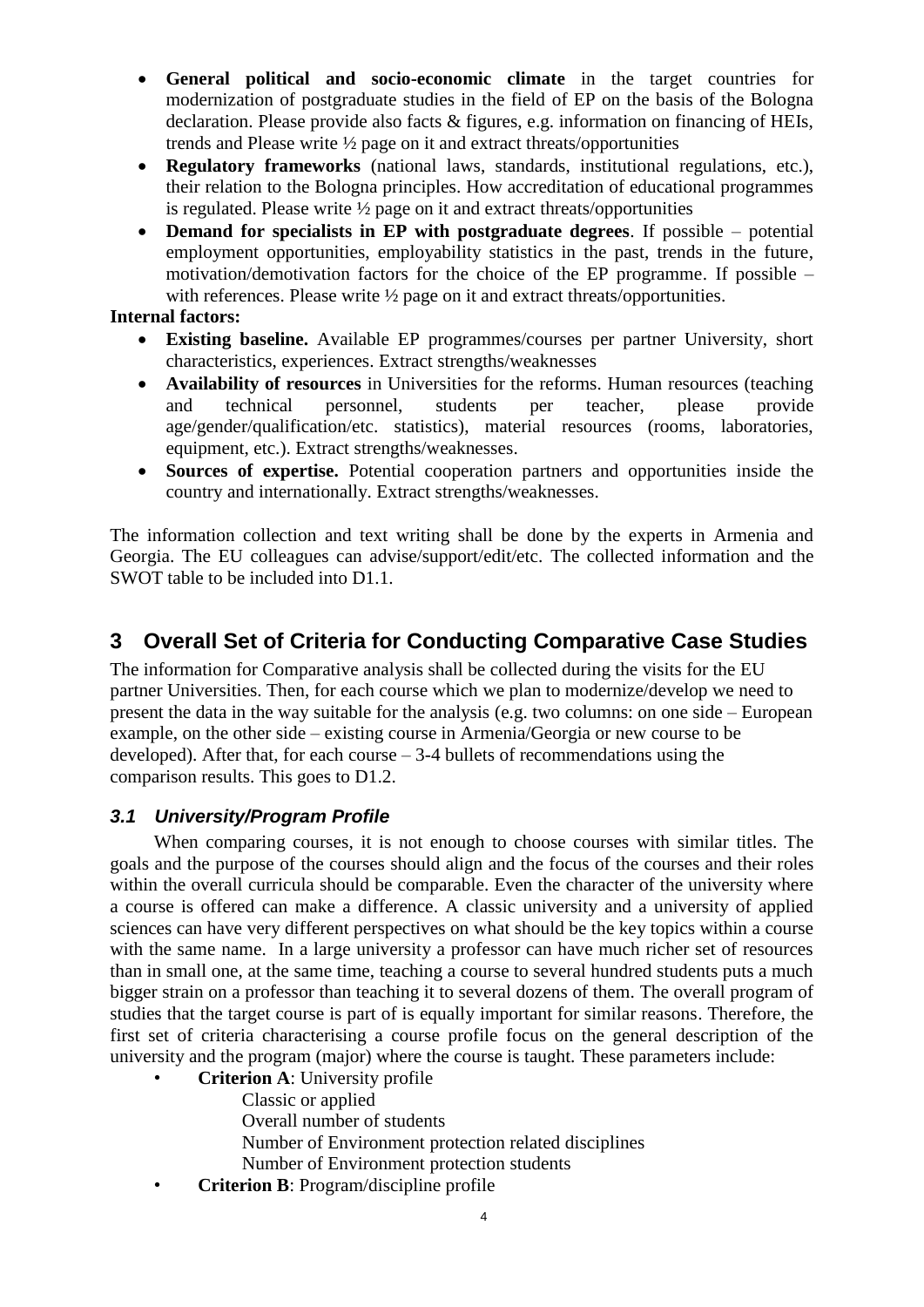Theoretical or applied Number of students Role/part of the selected course(s) in the study program

#### *3.2 Course Settings*

The next set of criteria describes the context of the course including all its organizational settings and characteristics not directly related to pedagogical aspects or the content. This is the course metadata that allows us to easily identify whether the two courses are comparable or not. For example, if in one university a course is taught on a MSc level and in another on a BSc level, such courses are not very comparable, because the level of presentation of the course material would differ much between them. If in one university a course costs  $3$  ECTS credits and in the other  $-7$ , such courses are not the best candidates for comparison either, because the amount of work students need to invest in these two courses will be very different even if the titles of the courses are very similar (Note: sometimes, we might have to relax some of these conditions if for particular universities best matches cannot be found). The complete list of course characteristics include:

• **Criterion C**: Course type

Bachelor or master level Year/semester of studies (1/2/…) Selective or mandatory Theoretical / applied

- **Criterion D**: Relations to other courses in the program
	- Prerequisite courses
	- Outcome courses
	- If the course is a part of a group/cluster (from which it can be selected), other courses in this group
- **Criterion E**: Department teaching a course Non-gradiating / Graduating / Other
- **Criterion F**: Course load

Overall number of credits according to ECTS regulations Number of credits associated with particular course activities (lectures / tutorials / practical work / homework / etc.)

#### *3.3 Teaching aspects*

In order to describe how the teacher organises the course, we identify three important criteria: use of any particular didactic approach (such as project-based teaching, inquiry-based teaching, blended learning, etc.), organisation of course assessment (how many tests and exams, what form they take, how they and the rest of the course activity contribute to the final grade) and the resources available to a teacher – from the help of teaching assistants to the availability of computer labs.

Teaching aspects

• **Criterion G**: Pedagogy

Blended learning Flipped classroom

MOOC

Project-based learning

Inquiry-based learning

Collaborative learning

Game-based learning

• **Criterion H**: Assessment

Exams (how many, oral / written / test-like) Testing (how often)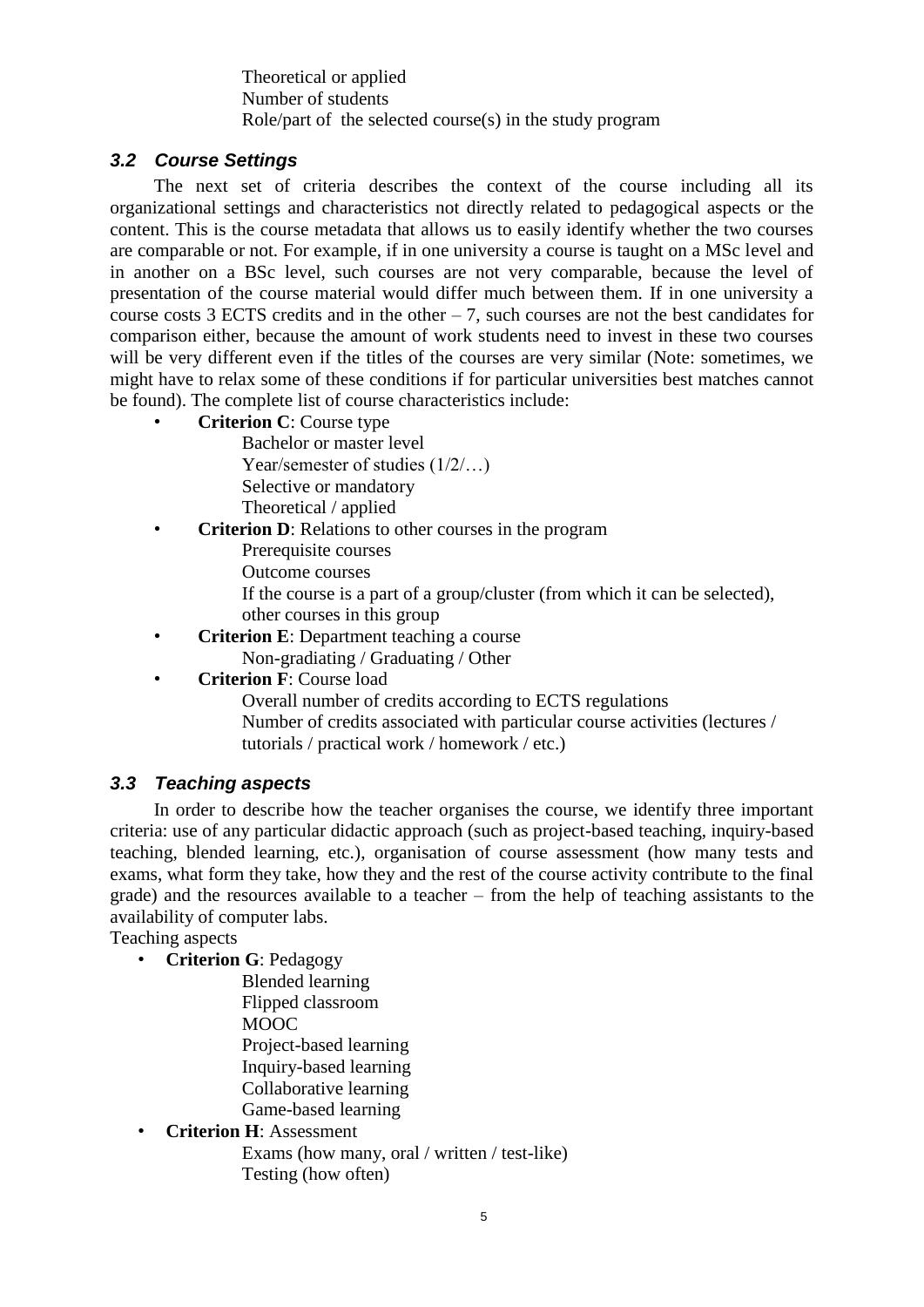Grade computation (contribution of each course activity to the final grade, availability of extra credits)

• **Criterion I**: Teaching resources Teaching hours

Preparatory hours Teaching assistants (grading / tutorials) Labs

#### *3.4 Use of technology*

A dedicated group of criteria has been selected to characterise the level of application of the relevant technologies (e.g. geochemistry laboratory tools, GIS software, Technologyenhanced learning tools, etc.) in the target courses. There are two top-level categories of technologies that can be use to support EP learning: the instruments that help students perform essential professional activities and the tools that help them to learn the subjects. The former category includes such technological tools as e,g chemical/physical equipment or ERDAS ER Mapper. These are, essentially, the systems that a professional specialist, engineer or researcher would use in their everyday professional activity. Using them in a course helps not only to automate certain tasks but also leads to mastering these tools, which is an important professional competency on its own. The later systems are dedicated educational tools. They help students to understand concepts and acquire general subjectspecific skills. In the both these categories, the number and diversity of available systems is very large. The focus of these set of criteria is to detect whether any of these systems are used and to what degree, namely what is their role in the course.

• **Criterion J**: Use of professional tools

Name of the tool(s) used (lab devices/systems, software solutions, etc.) Supported activities (tutorials, home works)

Overall role of the tool (essential instrument that must be learnt or one way to help learn the rest the material easier)

#### • **Criterion K**: Use of TEL-systems

Name and type of the tool used (if any)

Supported activity (assessment, home works, exam preparation) Role on the course (mandatory component / extra credit opportunity / fully optional supplementary tool)

#### *3.5 Course statistics*

Another important aspect of the course is the data collected about it over the years. It shows the historic perspective and evolution of the course, and can also provide some insights into the course difficulty and the profile of a typical student taking a course. Although by itself this information might be not as important for course comparison, combined with other criteria it can provide important insights.

• **Criterion L:** Course statistics

Average number of students enrolled in the course

Average percentage of students successfully finishing the course

Average grades distribution

Percentage of international students

Overall student demographics (gender, age, nationality, scholarships, etc.) Average rating of the course by students

#### *3.6 Course content*

Finally, the most important criterion is the description of the learning material taught in the course. In order to describe the content of the analysed courses in a unified manner that would allow for meaningful comparison we needed a common frame of reference.

• **Criterion M**: Course competency profile